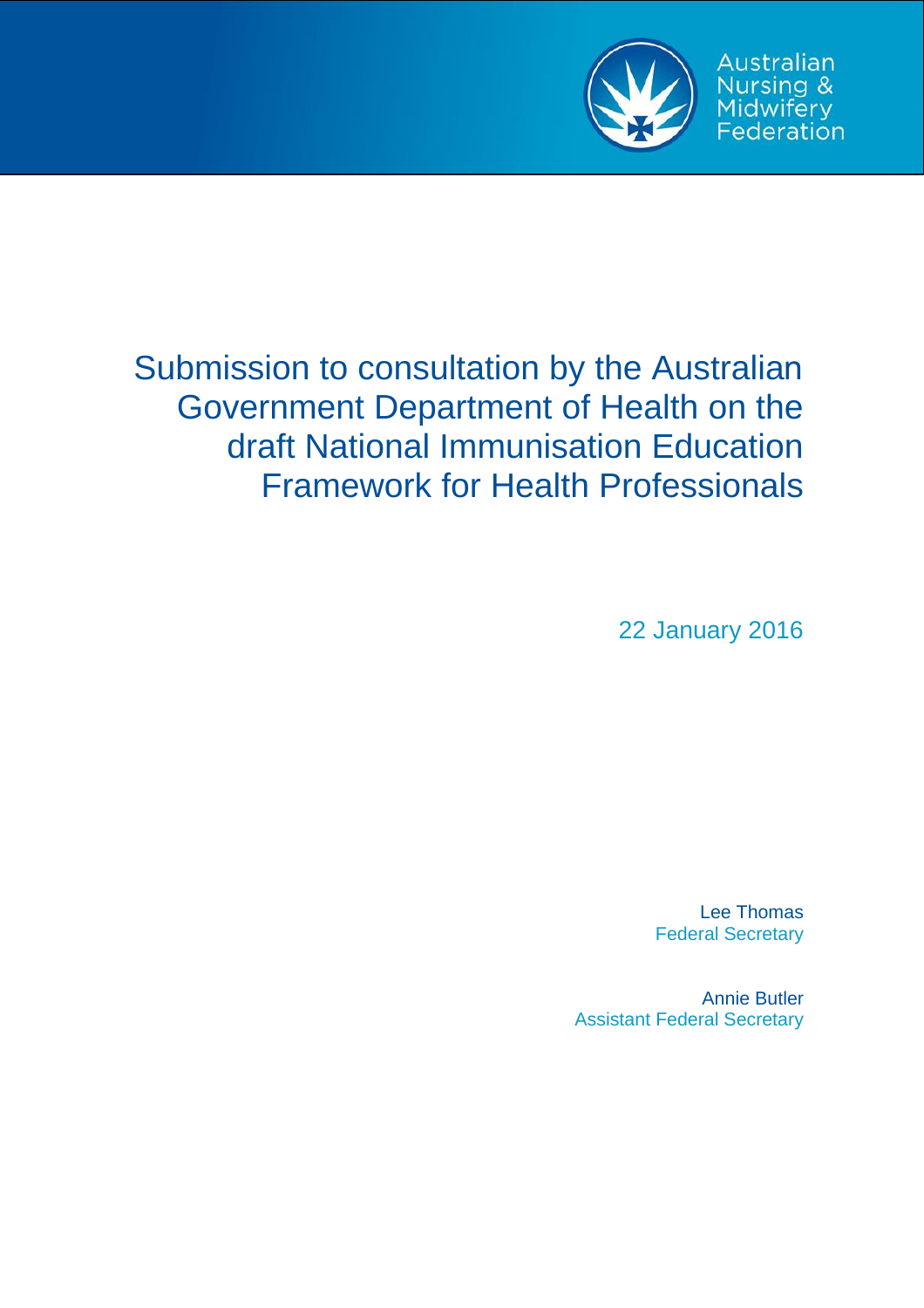

#### **Introduction**

The Australian Nursing and Midwifery Federation (ANMF) is the largest professional and industrial organisation in Australia for nurses and midwives, with a combined membership of over 250,000 across State and Territory Branches. Our members are employed in urban, regional, rural and remote locations in both the public and private health and aged care sectors. The core business of the ANMF is the professional and industrial representation of our members and the professions of nursing and midwifery.

With over 358,000 nurses and midwives employed throughout the country, making up over 50% of the health workforce, these health professionals have incredible reach into, and relevance within, the Australian community. This significant cohort of the Australian health workforce has an influential role to play in spreading the message about the importance to the whole community of protection against communicable diseases.

#### **Registered nurse and midwife immunisers**

Due to their large numbers, and wide range of practice settings, registered nurses and midwives currently undertake a vital role in providing public health education, including the provision of immunisation programs. In fact, the ANMF contends nurses and midwives are an underutilised resource in providing accessible immunisation programs aimed at increasing immunity levels within the community. (NB. Registered nurses and midwives includes nurse practitioners and midwives with scheduled medicines endorsement, throughout this submission)

The benefits of more fully utilising nurses and midwives as immunisers is that as the largest cohort of the health care workforce, they are the most accessible, and, they have a comprehensive educational preparation and broad scope of practice. Accordingly, they provide great flexibility for the community in accessing immunisations; they can target population groups (home visiting to the elderly or renal patients); they can be opportunistic (in maternal and child health nurse clinics and remote area locations); they provide immunisation in free of charge environments (such as through local municipal councils, community health centres/clinics and schools), giving access to people in the community who may not utilise a General Practice.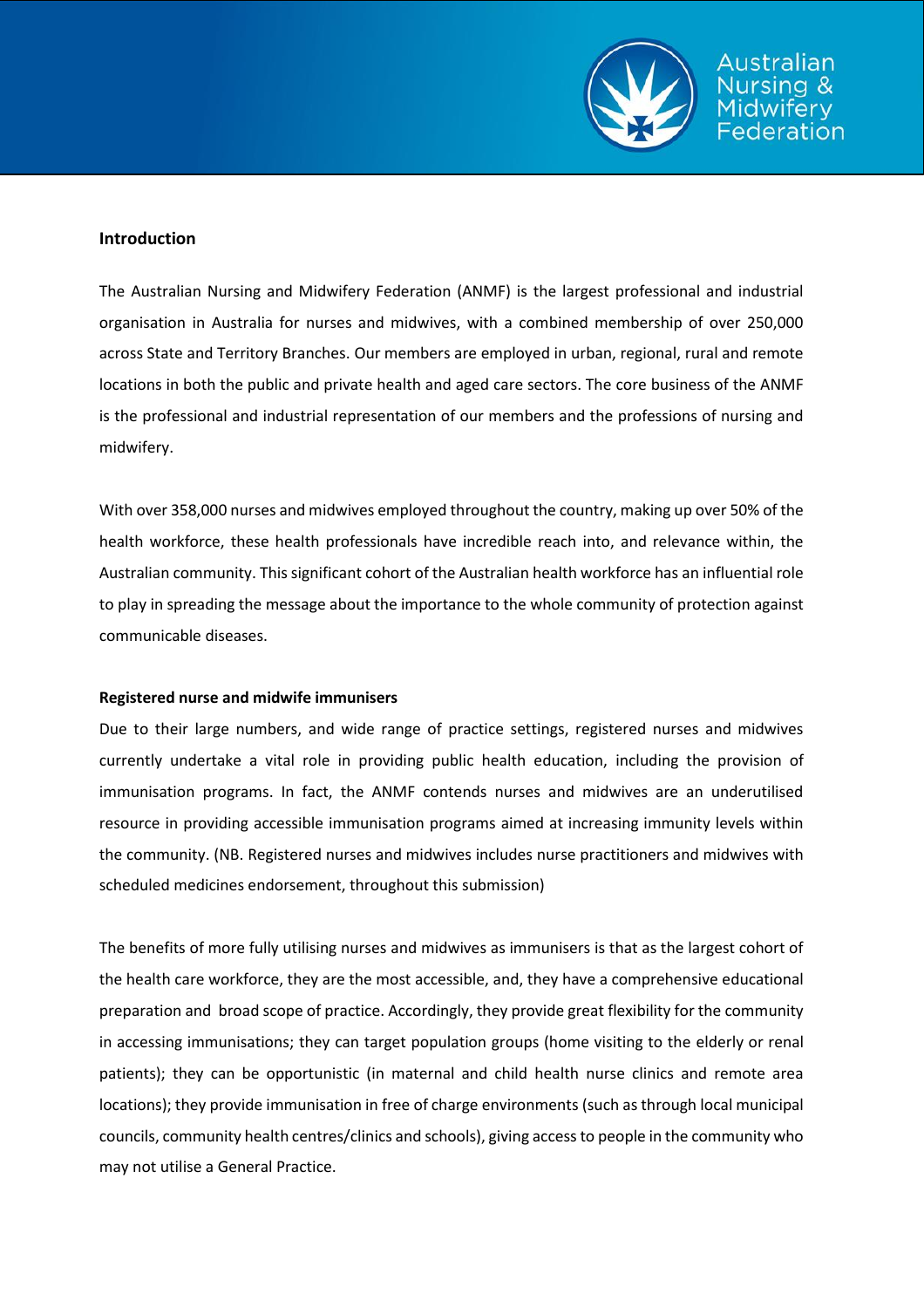

All registered nurses and midwives have a professional and legislative framework which underpins their practice. This is particularly pertinent to their role as nurse and midwife immunisers thereby ensuring there is a public safety mechanism for immunisation programs regardless of the setting. Nurse and midwife immunisers provide:

- *Safety and quality related to medicines management*. This includes: completion of preparatory education; undertaking of ongoing professional development; adherence to professional practice standards, codes and guidelines; and maintenance of competence to practice.
- *Person-centred care*. The prime focus for administering immunisations must be the needs of the person/ child who is the recipient of that care. This includes such aspects of need as: physical, psychosocial, economic, cultural, spiritual, support networks, age, access to medicines, and the monitoring of adverse events.
- *Access and efficiency – timeliness of care*. Nurse and midwife immunisers offer improved flexibility in access to care for consumers of health and aged care services. This is in terms of access to medicines and geographical accessibility, which is especially applicable to isolated and remote settings as nurses/midwives are often the only health professional practising in these areas. Efficiencies could be gained for health services by the reduction of duplication when consumers must visit more than one health service in order to receive their vaccination.

# **Specific comments on the National Immunisation Education Framework for Health Professionals**

# **'Regulatory frameworks', page 2:**

The ANMF is a strong supporter of the National Immunisation Program with its aim of improving vaccination rates and thereby reducing the spread of vaccine preventable diseases. Currently each jurisdiction in Australia has its own policy on education, qualifications, authorisation, and legislative requirements prescribed by their departments of health, for immunisers. In addition, there is differing drugs and poisons legislation across States and Territories.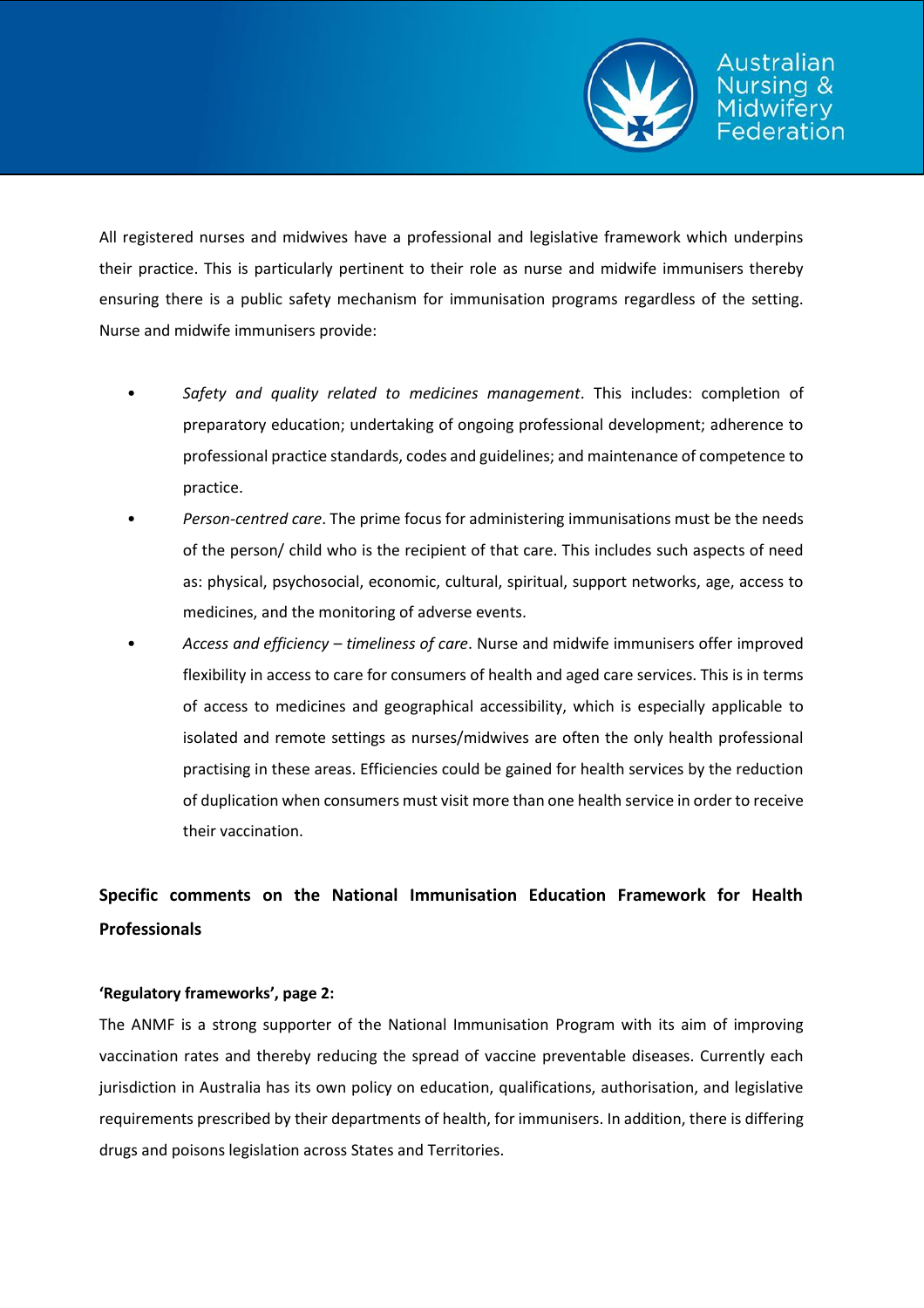

ustralian

These variations are an on-going concern to the ANMF as our registered nurse and midwife members often either relocate from one State/Territory to another or work across jurisdictional borders. For those who are immunisers, this entails time-consuming and potentially expensive re-authorisation to meet the requirements of multiple States/Territories.

While the solutions may seem complex the ANMF maintains it is timely to begin serious conversations regarding national standardisation of education, qualifications and authorisation for immunisers, as well as the harmonisation of drugs and poisons legislation as it relates to immunisation. In addition, a nationally consistent approach will only be effective through national accreditation of immunisation education programs. This would ensure monitoring of a nationally consistent approach. For registered nurses and midwives this would be undertaken by the Australian Nursing and Midwifery Accreditation Council (ANMAC).

The ANMF proposes ANMAC is the ideal entity to undertake accreditation of immunisation programs as they have experience and a proven track record in national accreditation processes for nurses and midwives. ANMAC can perform this role as a separate entity from the National Registration and Accreditation Scheme (NRAS). The approach of ANMAC undertaking the accreditation of all immunisation programs nationally ensures the National Immunisation Education Framework for Health Professionals is actually utilised. That is, it becomes a requirement for all immunisation education providers to apply the Framework to their program, as opposed to using it just 'as a resource' (page 4).

The ANMF considers the draft National Immunisation Education Framework for Health Professionals provides a foundation for national consistency. However, there is clearly much work to be done to improve the context of immunisation provision in this country. Clarity in immunisation practices and education requirements is not only in the best interests of immunisers, it is vital for the safe and competent delivery of immunisation programs by registered nurses and midwives, for the benefit of the community.

To summarise, the ANMF recommends there be:

• harmonisation of State and Territory drugs and poisons legislation as it relates to immunisation,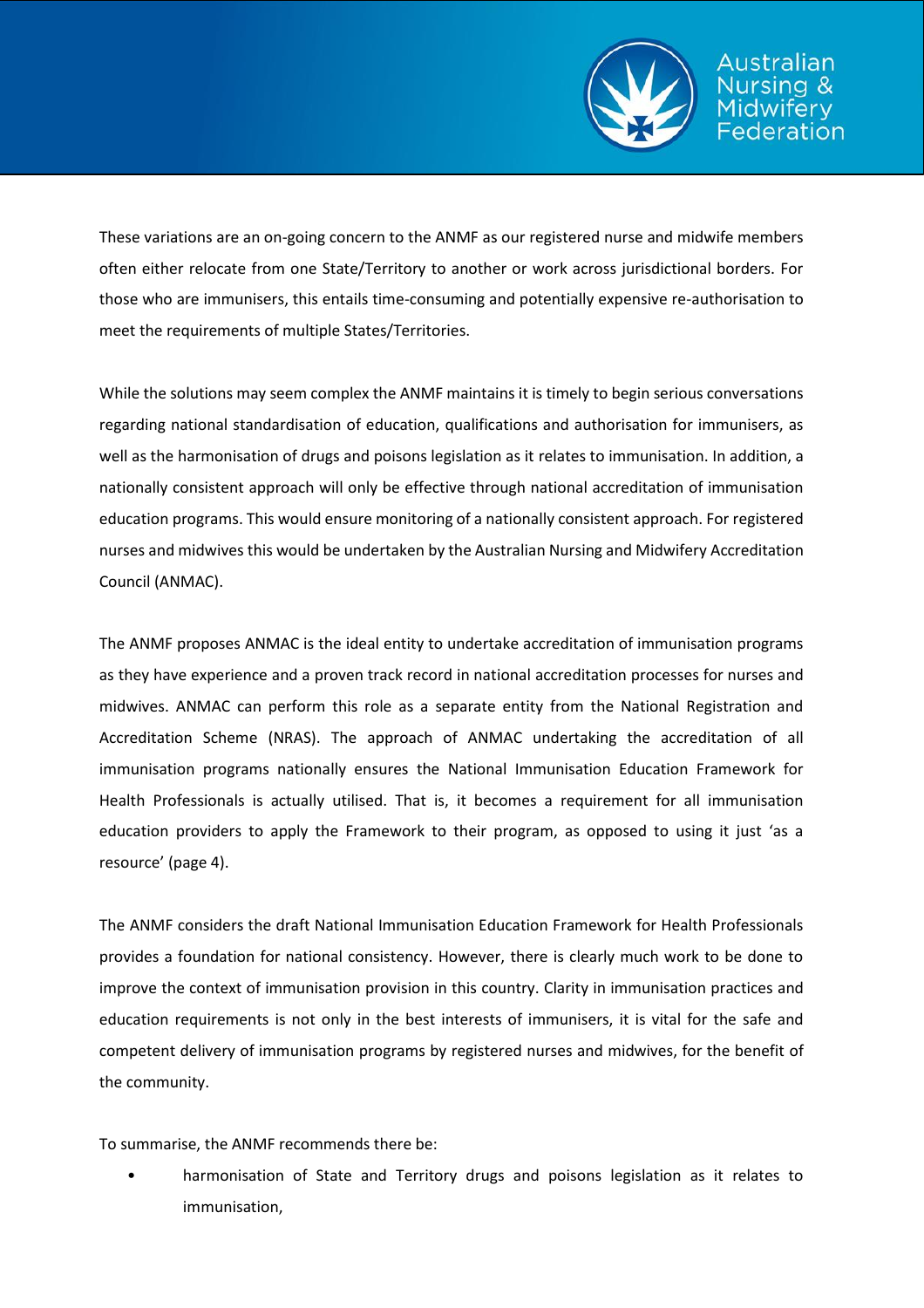

- agreement by all jurisdictions on national consistency on immunisation education, legislation, practices and authorisation, and
- national accreditation of immunisation education programs for registered nurses and midwives by the Australian Nursing and Midwifery Accreditation Council.

### **'Training programs', page 3:**

This section refers to immunisation programs being offered to enrolled nurses. Under the heading 'Implications' it is stated that 'background research…supported an approach that "provided clear direction about the core areas of knowledge and skills to enable operation as an independent immunisation provider"(emphasis added). Reference is made in other sections of the draft document to 'health professionals eligible to practice independently within their state or territory…' - for example, page 3 under 'The National Framework for Immunisation Education for Health Professionals'.

Nursing and midwifery regulation requires that enrolled nurses work under the direct or indirect supervision of the registered nurse or midwife. Practising within this regulatory framework, the enrolled nurse can not act as an independent immunisation provider. In order to protect the regulated scope of practice of the enrolled nurse, the ANMF contends the role of independent immunisation provider, therefore, is that of the registered nurse and midwife.

#### **'Education provider standards', pages 3 and 4:**

The ANMF agrees with the statement under the 'Education' heading which reads 'Education providers delivering immunisation courses leading to independent practice as an immunisation provider are required to be either an accredited higher education provider or affiliated with an accredited higher education provider or a Registered Training Organisation.' The importance to safe and competent delivery of immunisation programs to the community warrants this level of education provider standard.

# **'Maintaining authorisation', page 4:**

The ANMF supports the requirement for immunisers to show evidence of on-going professional development relevant to the area of their practice. For registered nurse and midwife immunisers this is already within their requirement under the NMBA Continuing professional development registration standard.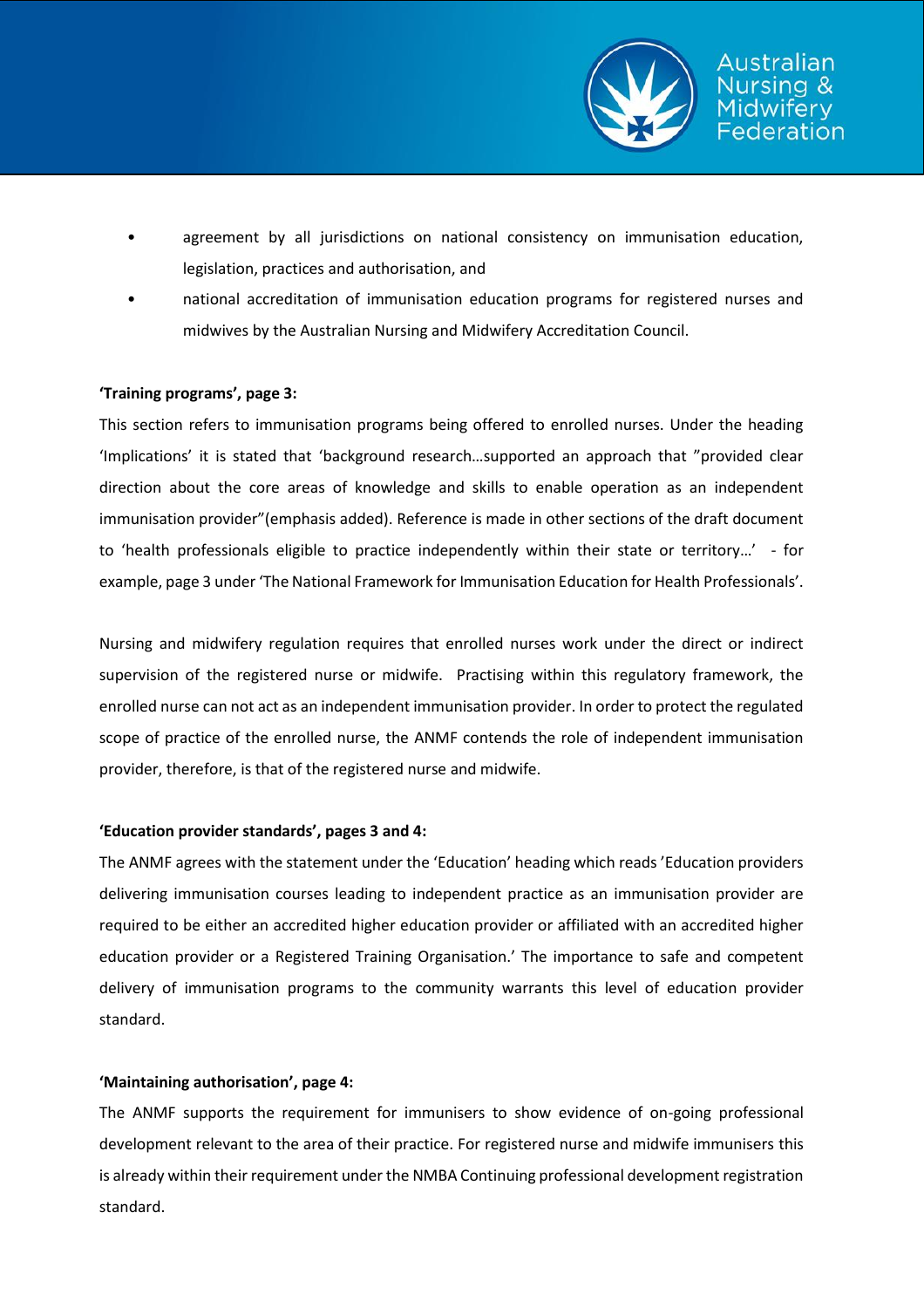

Australian

The Domains, Standards for practice and Learning objectives, pages 5-20

There is concern from ANMF State and Territory Branches and members who are nurse and midwife immunisers, that the draft National Immunisation Education Framework for Health Professionals (National Framework) is less robust, prescriptive and detailed in content than the existing National Guidelines for Immunisation Education for Registered Nurses and Midwives (National Guidelines). In addition, whereas the existing Guidelines specified the immunisers to whom they applied - registered nurses and midwives, the Framework applies to an undefined immunisation workforce.

Our concern is thus, that the current relatively robust arrangements for registered nurse and midwife immunisers may be undermined in an environment of reduced specificity.

Acting on our proposal for ANMAC to be the national accreditation body for immunisation education programs for registered nurses and midwives, would give assurance of education program standards nationally agreed to by the nursing and midwifery professions, as occurs with all other education programs for our professions.

It is noted (page 5) that the 'National Framework' … provides the minimum curriculum for immunisation education to support consistency in quality and effective immunisation programs in Australia.' Currently, registered nurses and midwives have a recognised level of educational preparation prior to undertaking an immunisation education program, which includes for example, management of medicines for administration; assessment of a person's health status; and recognition of, and safe management of, adverse reactions to medicines – such as anaphylaxis. Beyond stating that the National Framework is 'appropriate to health professionals eligible to practice independently with in their state or territory…' the Framework does not identify prerequisite knowledge and qualification requirements for those intending to undertake the immunisation program.

As stated previously, the draft National Framework appears significantly less prescriptive and detailed than the existing National Guidelines.

For example: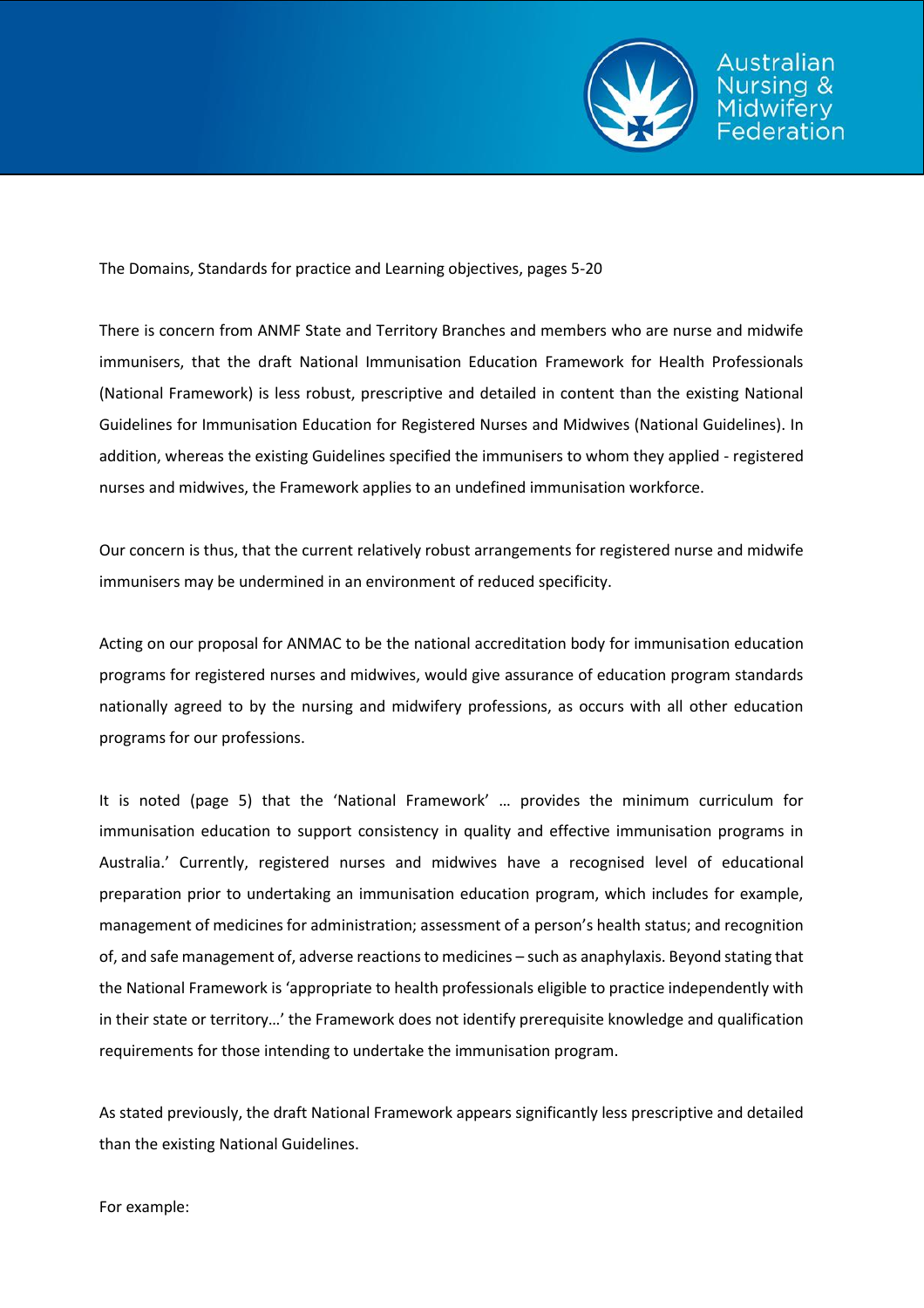

- the term 'learning objectives' is used in place of the 'recommended content' for this topic which is currently part of the National Guidelines. This lack of detail may reduce the robustness and quality of the program of study which underpins authorisation to practice as a nurse or midwife immuniser. The ANMF recommends the 'recommended content' should be carried over into the new draft National Framework to ensure the programs of study are robust.
- Section 1.1 of the draft National Framework states a need to 'Explain why we need to continue to vaccinate even when diseases are no longer a problem in Australia.' We consider this sentence should be deleted as it is not true to say diseases are no longer a problem in Australia. Research indicates that Flu remains a significant cause of ill health and death - and is a reason for hospital admissions (through secondary conditions arising from the flu). Also, there is an increase in the incidence of diseases previously controlled through immunisation programs, with Whooping Cough being a prime example.
- Section 4.3 of the draft National Framework is also significantly less detailed than '2.2 Recognition and Management of Adverse Events' contained on page 18 of the existing National Guidelines. The draft National Framework now only requires the health professional to identify and discuss the management of adverse events postimmunisation, as compared with recognition and management of adverse events, in the National Guidelines. To ensure public safety it is critical that any health professional who is authorised to administer vaccinations is also educationally prepared to competently manage adverse events such as anaphylaxis. The detailed content should remain a stipulated component of the National Framework.
- Topic 4.6 of the draft National Guidelines is a significantly watered down version of the equivalent 1.4 of the existing National Guidelines which deals comprehensively with immunisation refusal. This should remain a critical element of the immunisation education program so that nurse and midwife immunisers can effectively engage and increase immunisation rates.